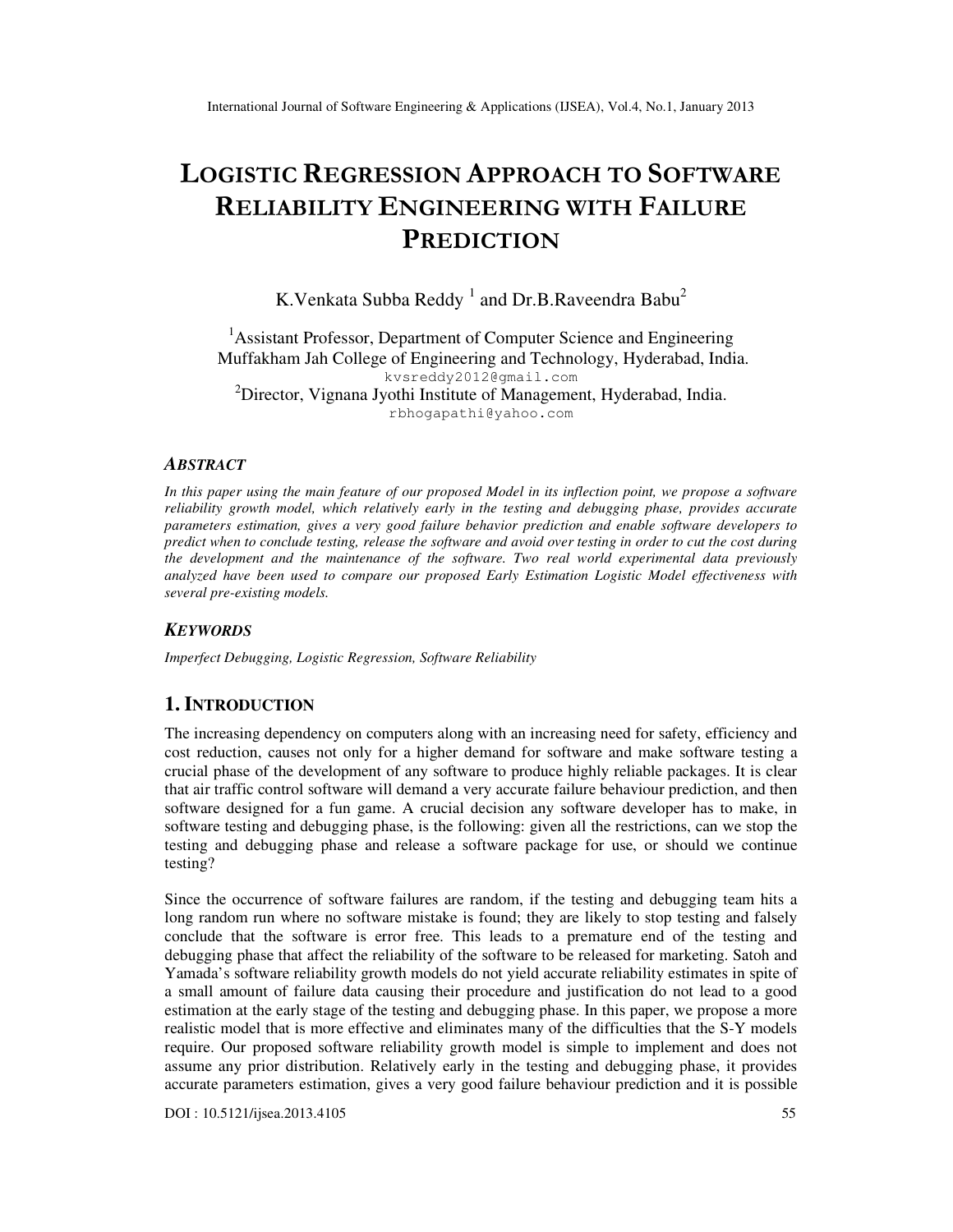for software developers to predict when to conclude testing, release the software and avoid over testing in order to cut the cost during the development and the maintenance of the software.

## **2. STATISTICAL ABREVIATIONS AND NOTATIONS**

- (i) . LR-EE-Model: our Logistic Regression Early Estimation Model
- (ii). S-Y Models: Satoh and Yamada's Software Reliability Growth Models

## **3. PRELIMINARIES**

Here, we shall give a brief description of Satoh and Yamada statistical models.

## **3.1 Satoh and Yamada's models and conclusions**

Satoh and Yamada reported that, their two software reliability growth models yield accurate parameter estimates even with a small amount of data, [1]. Their proposed models give the same parameters estimates. According to Satoh and Yamada, although the conventional model uses a discrete equation as a regression model, the model itself is a continuous time model, thus, it includes errors generated by discretization, however, their models do not have this problem because they are themselves discrete models and that they can analyze the software reliability without a continuous time model.

The Satoh and Yamada discrete models were reported to have three advantages over the conventional model [1].

(1). The parameter estimation in the discrete logistic curve models reproduced the values of the parameters very accurately, even with small data that do not include the inflection point. When the exact solution is used as the input data, the conventional model provides inaccurate parameter estimates with data that do not include the inflection point.

(2). The discrete models are independent of time scale. The same parameters estimates are obtained no matter what value of the time scale they choose. When the conventional model is used we have to choose the time scale carefully, because the time scale needs to be used in the regression equation. As a result, the estimates depend on the choice of the time scale.

(3). The discrete logistic curve models enable them to accurately estimate the parameters in the early testing phase with real data.

The parameter estimates of the conventional model vary with the number of data points. The discrete models provide stable values of parameter estimates for various number of data points. This characteristic is very important for software reliability growth models.

## **3.2 Remarks**

We believe that Satoh and Yamada's conclusion results from not simulating the data properly; they use the exact solution is used as the input data not adding any noise. As a result, the problem is purely deterministic. Since there are three parameters  $k$ ,  $m$ , and  $\alpha$  to estimate in

 $(t) = \frac{\kappa}{1 + m \exp(-\alpha t)}$  $L(t) = \frac{k}{1 + m \exp(-\alpha t)}$ , if no noise is added to an exact solution when preparing the data, as a

Saturated model one only needs as many data points as there are parameters to estimate the parameters. While Satoh and Yamada's approach perfectly reproduces the values of the parameters, when the data set satisfy an exact solution with no noise, in early stage of the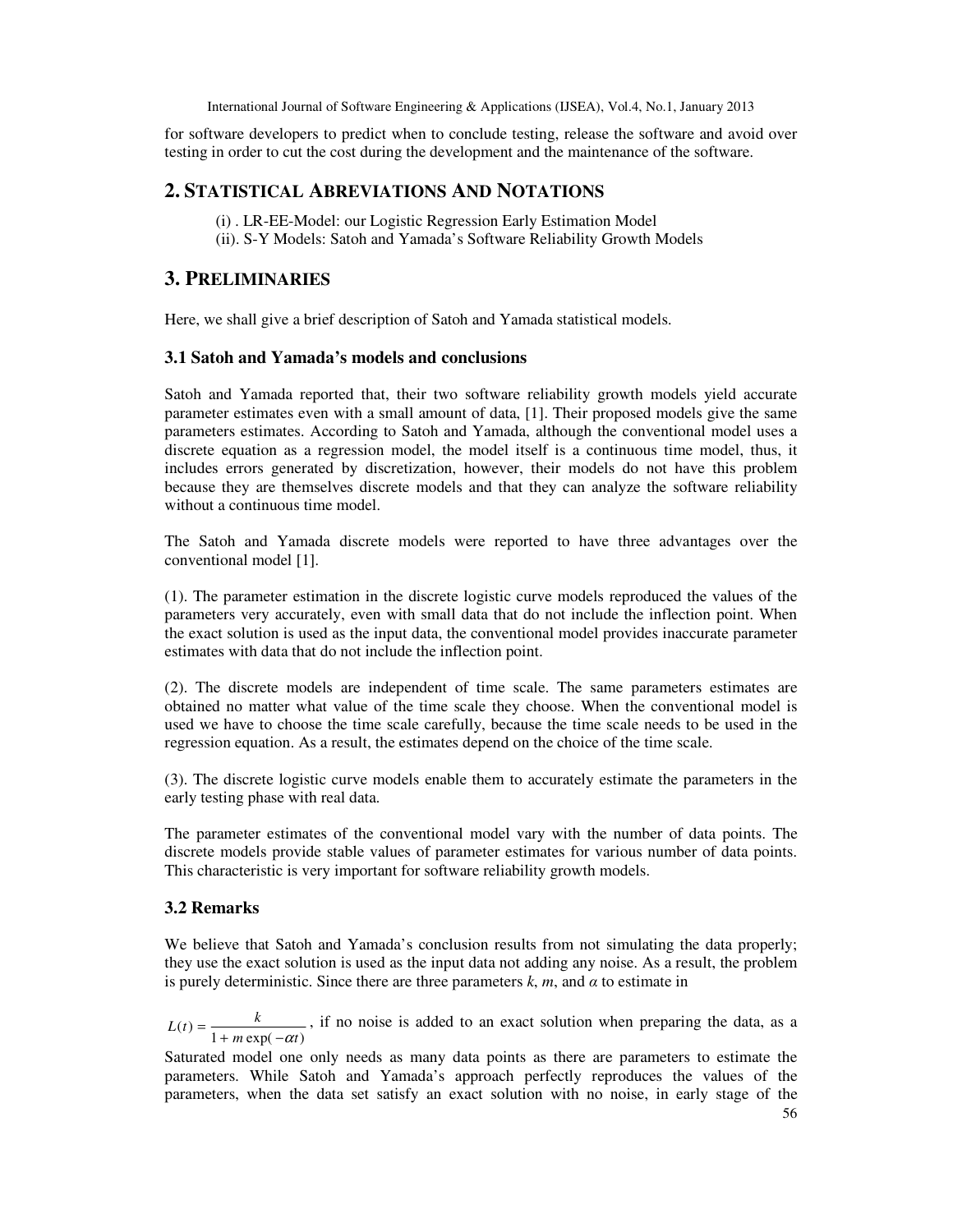debugging and testing phase (three data points), their parameter estimation with too small data points does not give accurate parameter estimates on prepared data with noise and on actual data.

## **4. DEVELOPMENT OF THE PROPOSED MODEL : EARLY ESTIMATION**

The crucial decision any software developer have to make, in software testing and debugging phase is whether to stop, conclude the testing and the debugging phase of a software or continue testing and debugging it. Having to take into consideration factors like reliability of the software being developed and the cost of its development process, it is of gold for the software developers to have a stopping rule, at the early stage of the testing and debugging phase, associated with a high confidence level that testing and debugging phase must be concluded at some time  $t\alpha$ , to reduce cost of over testing the software or that testing must proceed a bit longer to avoid a premature ending of the debugging process to produce more reliable or highly reliable software.

The objective of this section is to develop a software reliability growth model that

- (i). Does not assume any prior distribution
- (ii). is free of any major convergence assumptions
- (iii). is simple
- (iv). fits very well the cumulative number of software faults found and corrected

(v). Provides accurate parameter estimates relatively early in the testing phase once the available data points during testing and debugging phase include a bit more then the inflection point.

(vi). Our proposed model provides stable values of parameter estimates once the available data includes a bit more then the inflection point; this characteristic is very important for software reliability growth models.

(vii). Provides an additional decision-making rule to the software developers respective to when to conclude the testing phase, manage their resources, and schedule the release time of the software package to be marketed for use.

(viii). Not subject to errors generated by discretization.

(ix).our LR-EE-Model, by providing a stopping and release rule, saves time and cuts cost in preventing over-testing the software to be marketed, and produces a more reliable software in preventing an early release of the software to be market, specially when the testing and debugging team hits a long run where not software fault is found.

## **4.1 Model Description**

The proposed model is dependent on an accurate estimated number of software faults in the software  $\hat{k}$ , before complete modelling of the cumulative failure behaviour is obtained. In this chapter, we propose a new way of estimating the parameter k, as an increasing number of available failure data are recorded, while the testing and debugging phase proceeds. Our new estimate of the parameter k is based on an accurate method to locating the inflection point of a gradually increasing amount of actual failure data points. Once the inflection point is located, a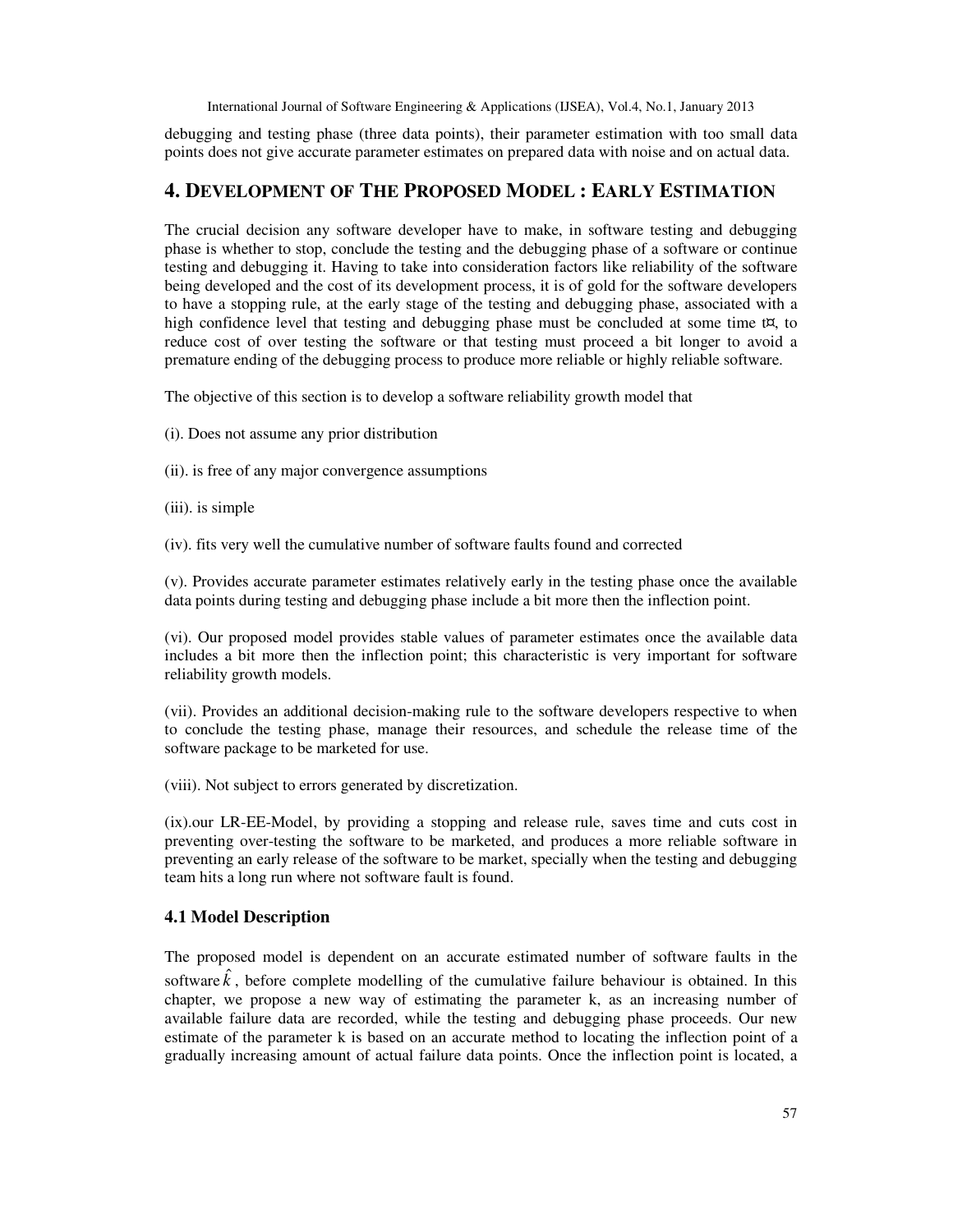prediction of the total number of software faults  $\hat{k}$  is obtained, then estimation of the remaining parameters m and n is obtained.

## **5. PARAMETERS ESTIMATION**

Clearly, if k the initial number of software faults in the software prior the debugging phase or the total number of software faults found and corrected in debugging phase during an infinitely long exposure time interval, when a Cumulative logistic curve model is fitted, at the inflection point k/2 software faults have been found and corrected. In this section, we propose a method for locating the inflection point; then an estimate of k is found via estimating  $k/2$ .

Let  $T_1 < T_2 < T_3 < \ldots < T_n$  be the first n successive random failure times, as software ages, with their corresponding cumulative number of software faults found and corrected:

$$
L(T_1) = 1, L(T_2) = 2, L(T_3) = 3, ..., L(T_n) = n.
$$

We run sequential linear regression on two kind of successive overlapping chains of size N ordered pairs  $(T_i, L(T_i) = i)$  that we will refer to as Chain1 or Chain2.

### **5.1. Description of overlapping chain 1**

Our chain *I* consists of overlapping chains of size  $N \geq 2$  constructed as follows: Our first run consist of finding the equation of the regression on the first *N* ordered pairs  $(T_i, L(T_i) = i)$ ,  $i =$ 1,.....,*N* and recording its slope, then for any other successive  $k^{th}$  run  $k \ge 2$ , we run a linear regression line on  $(T_i, L(T_i) = i)$ , where  $i = (k_{i1}) (N_{i1}); i + 2, i + 3, \ldots, i + N$ .

### **5.2. Description of overlapping chain 2**

Our chain II consists of overlapping chains of size  $N \geq 4$  and N is even, constructed as follows: Our  $k<sup>th</sup>$  run consists of finding the equation of successive regressions lines on the ordered pairs  $(T_i, L(T_i) = i)$ , where  $i = (k-1)(N/2) + 1$ ;  $i + 1$ ,  $i + 2, \dots, i + (N_i)$ .

### **5.3. Locating the inflection point**

For both successive overlapping chains of size N ordered pairs  $(T_i, L(T_i) = i)$ , the slopes of the successive regression lines are recorded and their patten is observed. To locate the inflection point, we look for the chain on which the successive slope behaviour is maximal then consistently decreasing. Once the chain including the inflection point is identified, averaging is used to estimate *k*.

(1) Select using the maximum slope criteria an  $i<sup>th</sup>$  chain

(2) In the selected  $i^{th}$  chain, two times the actual cumulative faults is a candidate for  $\hat{k}$ .

(3) Test each candidate for  $\hat{k}$  in the selected  $i<sup>th</sup>$  chain, using the minimum mean square error criteria:

Let N, M, and three candidates from the selected  $i<sup>th</sup>$  chain such the N < M < L If MSEN >MSEM, discard candidate N and proceed with comparing the mean square errors MSEM and MSEL.

If *MSEN < MSEN*, select candidate *N* as the estimate of the parameter *k*.After estimating *k*, we are ready to set up our Logistic Like Software Reliability Growth Model.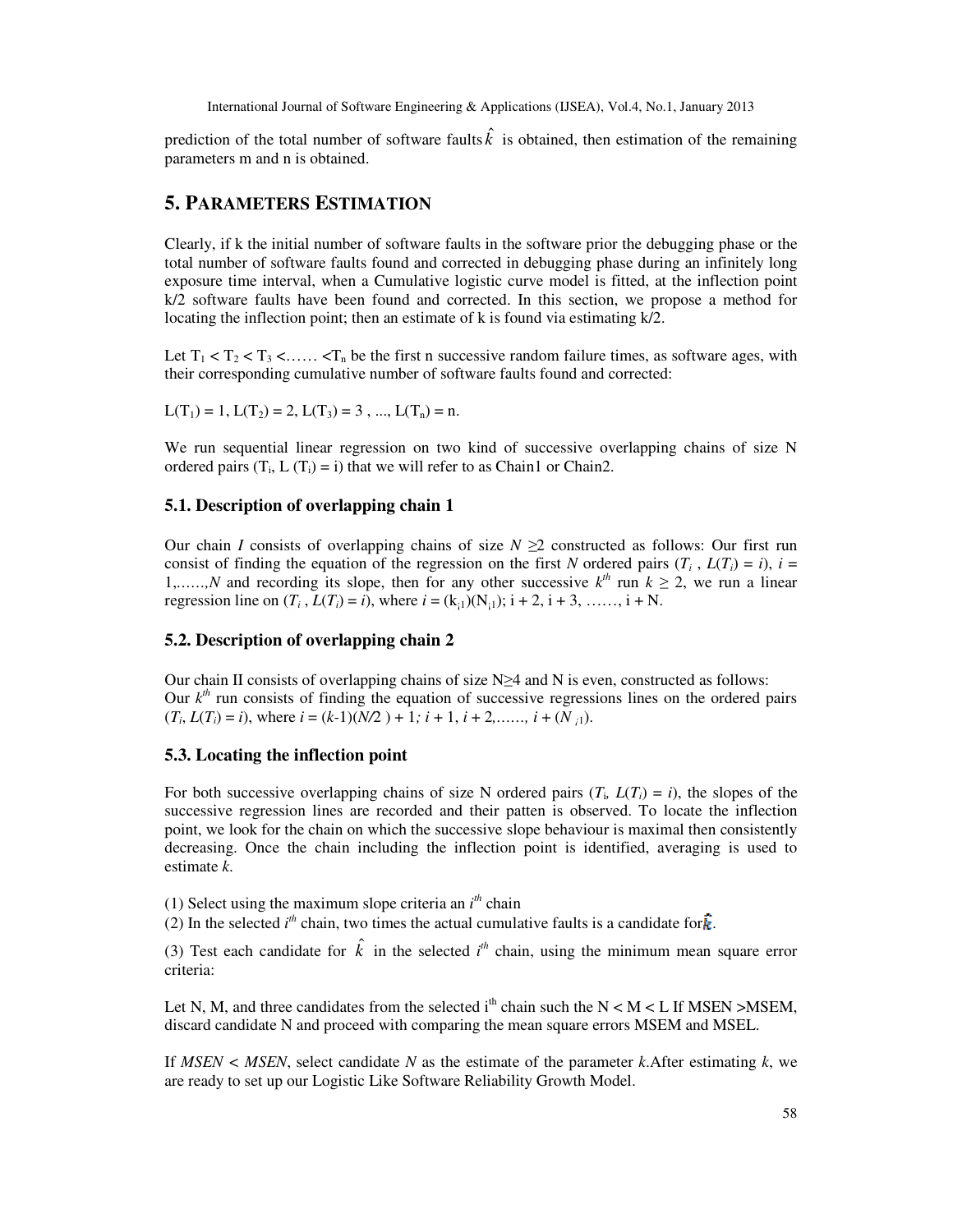Having an estimate of *k*, we name it  $\hat{k} = i_{early}$ , we set up our best fit logistic like regression model in the minimal mean square error sense. Proposing

$$
\overline{P(t)} = \frac{e^{\hat{\beta}_{0,i_{early}}} + e^{\hat{\beta}_{1,i_{early}}t}}{1 + e^{\hat{\beta}_{0,i_{early}} + \hat{\beta}_{1,i_{early}}t}}
$$

to estimate the true cumulative percentage number of software failures found and corrected during debugging and testing phase up to testing and debugging time *t*, we obtain estimates of *m*  and  $\alpha$  needed in Equation (1) as follows:

By identification method we obtain

$$
\frac{1}{1+m e^{\alpha}} = \frac{e^{\hat{\beta}_{\text{i}_{early}}} + e^{\hat{\beta}_{\text{i}_{early}}}}{1 + e^{\hat{\beta}_{\text{i}_{early}} + \hat{\beta}_{\text{i}_{early}}}} = \frac{1}{1 + \frac{1}{e^{\hat{\beta}_{\text{i}_{early}}\hat{\beta}_{\text{i}_{early}}}}}} = \frac{1}{1 + e^{-\hat{\beta}_{\text{i}_{early}} - \hat{\beta}_{\text{i}_{early}}}} \qquad (1)
$$

Now comparing the first and the last term of Equation 1, we obtain the following estimates of *m*  and α:

$$
\hat{m}{=}e^{-\hat{\beta}_{b_{early}}}
$$

Where  $\hat{\beta}$  0*i<sub>early</sub>* and  $\hat{\beta}$  1*i<sub>early</sub>* are the Maximum Likelihood Estimators of the parameters  $\hat{\beta}$  0 and  $\hat{\beta}$  1, using  $\hat{k}$  = *i<sub>early</sub>* and *i<sub>early</sub>* the positive integer from *N, M, L* at which slope is maximal and mean square error is minimal. Thus, an estimate of  $P(t)$  can be obtained using

$$
\overline{P(t)} = \frac{1}{1 + me^{-\hat{O}t}} = \frac{1}{1 + e^{-\hat{\beta}_i} \cdot \text{leafly}} e^{-\hat{\beta}_i} \cdot \text{leafly}}
$$

Finally the cumulative failure behaviour of the proposed model for given software is given by

$$
\overline{L(t)} = \frac{\hat{k}}{1 + \hat{m}e^{-\hat{\alpha}t}} = \frac{i_{early}}{1 + e^{-\hat{\beta}_{0_{early}}}e^{-\hat{\beta}_{1_{early}}t}}
$$

It will be shown that our proposed estimate of *L*(*t*) gives good results in comparison to the other models that are commonly used.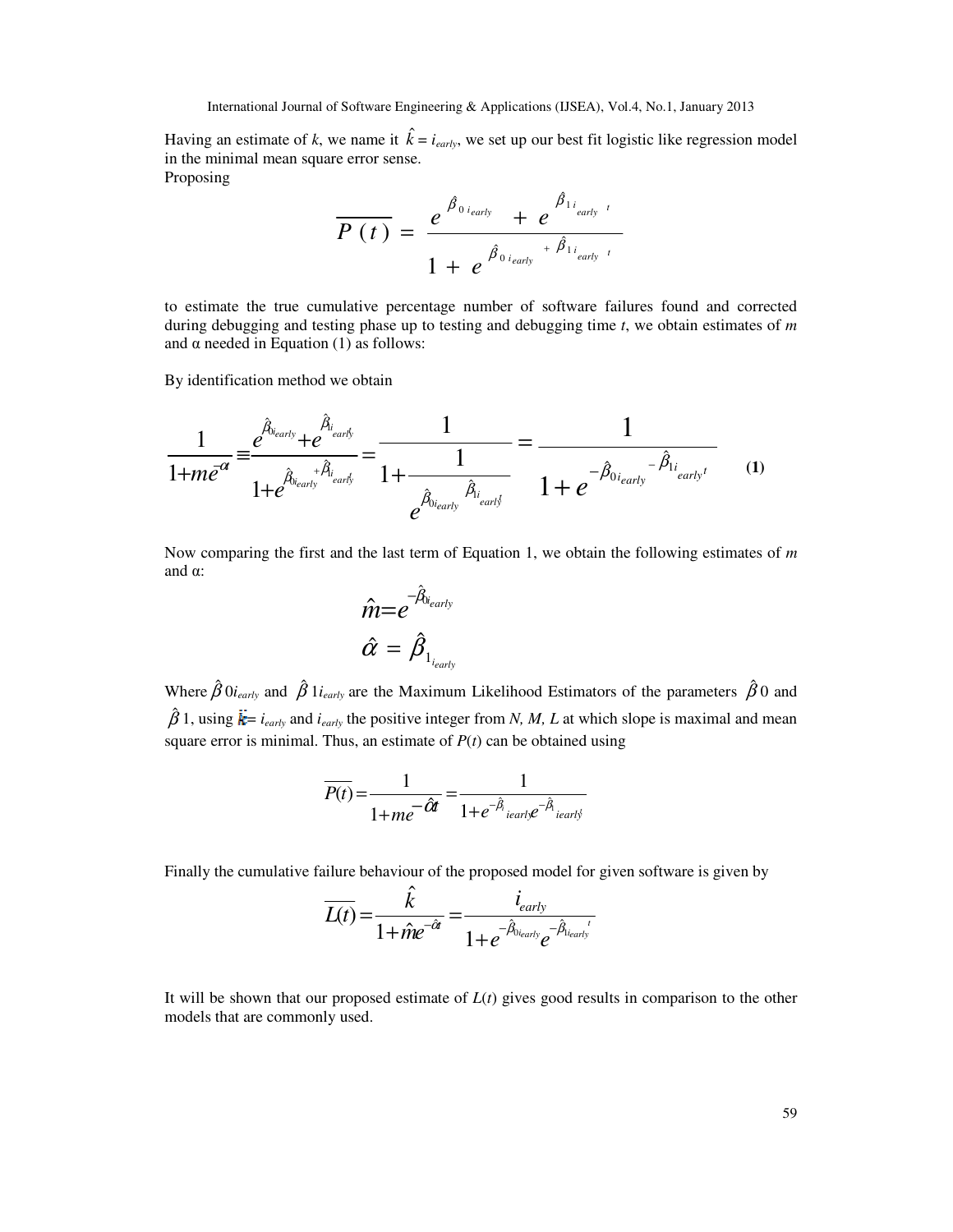## **6. COMPARISIONS OF MODELS : NUMERICAL APPROACH TO SOFTWARE FAILURE DATA**

In this section we shall illustrate our approach and compare the performance of our Early Estimation Logistic Model, using overlapping chains, and using the mean square error, with several frequently and pre-existing models on an actual software failure data already analyzed in the PL/I application program test data Table 1, reported and studied by Ohba [10] in 1984.

It will be shown that our proposed model yields accurate parameters estimates early into the testing and debugging phase, gives a very good modelling of the S-shaped cumulative number of software faults found and corrected curves during testing and debugging phase giving the software developers an early protocol as far as when to stop the testing and debugging phase and release the software for use, cutting cost on maintenance, and due to over testing.

## **6.1. Our Early Estimation on the PL/I Software Failure Data**

From Tables 1, Table 2, Table 3, and Table 4, respectively we estimated a cumulative number of software fault of 350. Thus, our estimate  $\hat{k} = 350$ . Table 5, provides a comparative summary of our estimate  $\hat{k}$  along with several other estimates from some pre-existing models and the mean square error for each model. Table5 also shows that by predicting 350 faults associated with an overall mean square error of 92*:*31760154 our proposed model, LR-Model, without any major assumptions, fitting well trough the K-S goodness of-fit, demonstrates better performance than most of the pre-existing models when data points a bit after the inflection points are available.

From Tables 1, Table 2, Table 3, and Table 4, respectively we estimated a cumulative number of software fault of 350. Thus, our estimate  $\hat{k} = 350$ . Table 5, provides a comparative summary of our estimate  $\hat{k}$  along with several other estimates from some pre-existing models and the mean square error for each model. Table5 also shows that by predicting 350 faults associated with an overall mean square error of 92*:*31760154 our proposed model, LR-Model, without any major assumptions, fitting well trough the K-S goodness of-fit, demonstrates better performance than most of the pre-existing models when data points a bit after the inflection points are available.

## **6.2. Creating Overlapping Chains: PL/I Database Application Software**

| <b>RUNS</b>      | $[T_i, T_{(i+1)}][N_i, N_{(i+1)}]$ | Slope of RL | r |
|------------------|------------------------------------|-------------|---|
| RUN1             | $[1,3]$ ;[15,66]                   | 25.5        |   |
| RUN <sub>2</sub> | $[2,4]$ ; [44, 103]                | 29.5        |   |
| RUN3             | $[3,5]$ ;[66,105]                  | 19.5        |   |
| RUN4             | $[4,6]$ ;[103,110]                 | 3.5         |   |
| RUN <sub>5</sub> | $[5,7]$ ;[105,146]                 | 20.5        |   |

Table 1: Overlapping Chain 1 of Size *N* = 2 -PL/I Database Application Software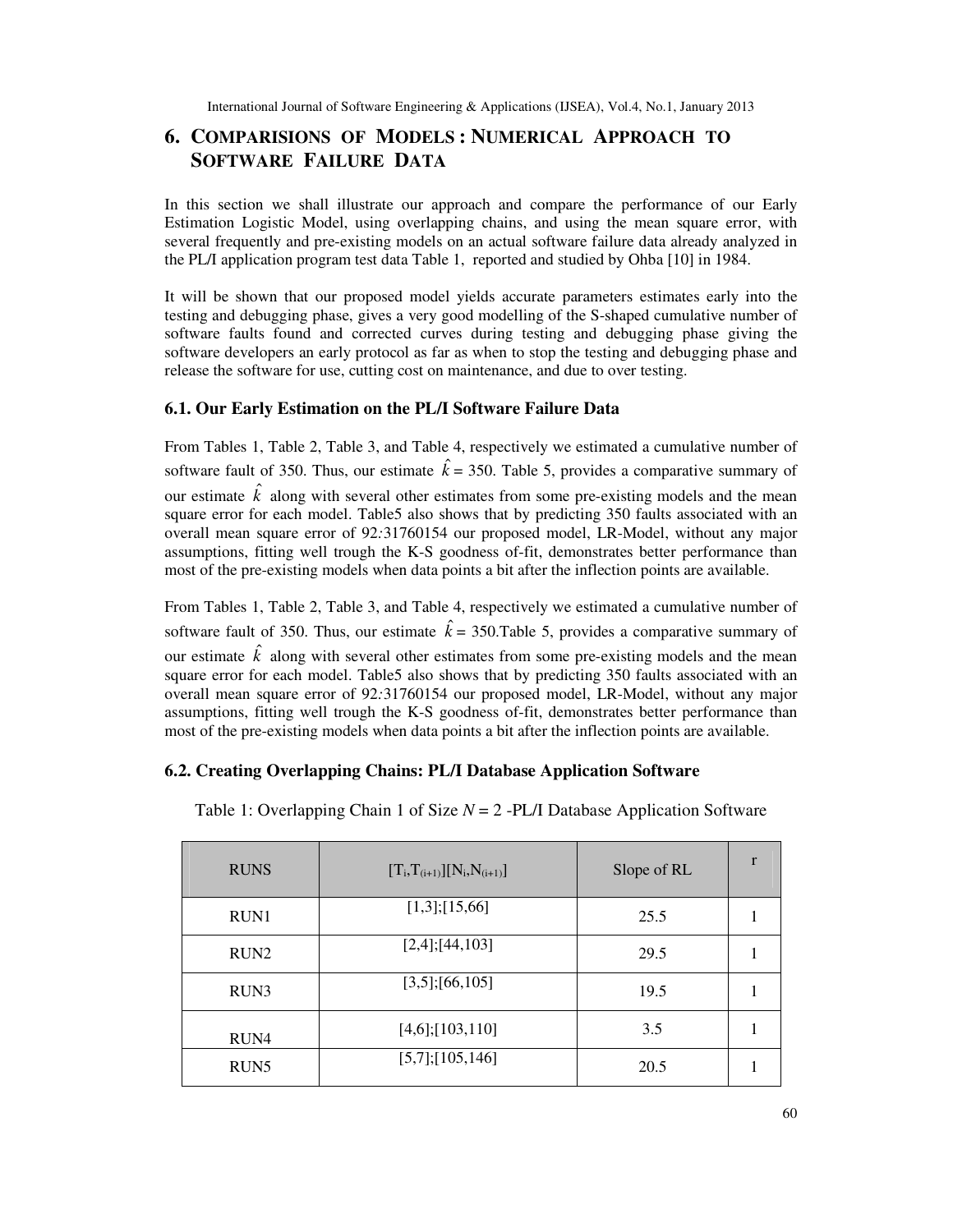International Journal of Software Engineering & Applications (IJSEA), Vol.4, No.1, January 2013

| RUN <sub>6</sub> | $[6,8]$ ;[110,175] | 32.5 |  |
|------------------|--------------------|------|--|
| RUN7             | $[7,9]$ ;[146,179] | 16.5 |  |

Note that only the data points up to the 9*th* week are use to predict the total number of faults in the software.

Table 2: Overlapping Chain 1 of Size *N* = 2 -PL/I Database Application Software

| N         | <b>MSE</b>  | Pair number    |
|-----------|-------------|----------------|
| $N = 88$  | 6.61E-09    | $\overline{2}$ |
| $N=132$   | 15.30759212 | 3              |
| $N = 206$ | 16.17930627 | $\overline{4}$ |
| $N = 220$ | 179.7683445 | 5              |
| $N = 292$ | 179.2839406 | 6              |
| $N = 350$ | 165.1157652 | 7              |
| $N = 351$ | 165.259913  | 8              |
| $N = 358$ | 183.1532424 | 9              |
| $N = 412$ | 189.5550172 | 10             |
| $N = 466$ | 189.8825614 | 11             |

Table 3: Overlapping Chain -I of Size *N* = 3-PL/I Database Application Software

| <b>RUNS</b>      | $[T_i, T_{(i+1)}][N_i, N_{(i+1)}]$ | Slope of RL | r                  |
|------------------|------------------------------------|-------------|--------------------|
| RUN1             | $[1,2,3]$ ;[15,44,66]              | 25.5        | $r = 0.9968748929$ |
| RUN2             | $[2,4,5]$ ; [44, 103, 105]         | 21.64285714 | $r = 0.9539628928$ |
| RUN3             | $[4,6,7]$ ;[103,110,146]           | 12.78571429 | $r = 0.8464894644$ |
| RUN4             | $[6,8,9]$ ;[110,175,179]           | 24.35714286 | $r = 0.9605519477$ |
| RUN <sub>5</sub> | $[8,10,11]$ ; [175, 206, 233]      | 18.78571429 | $r = 0.9887218045$ |

Note that only the data points up to the 11*th* week are use to predict the total number of faults in the software.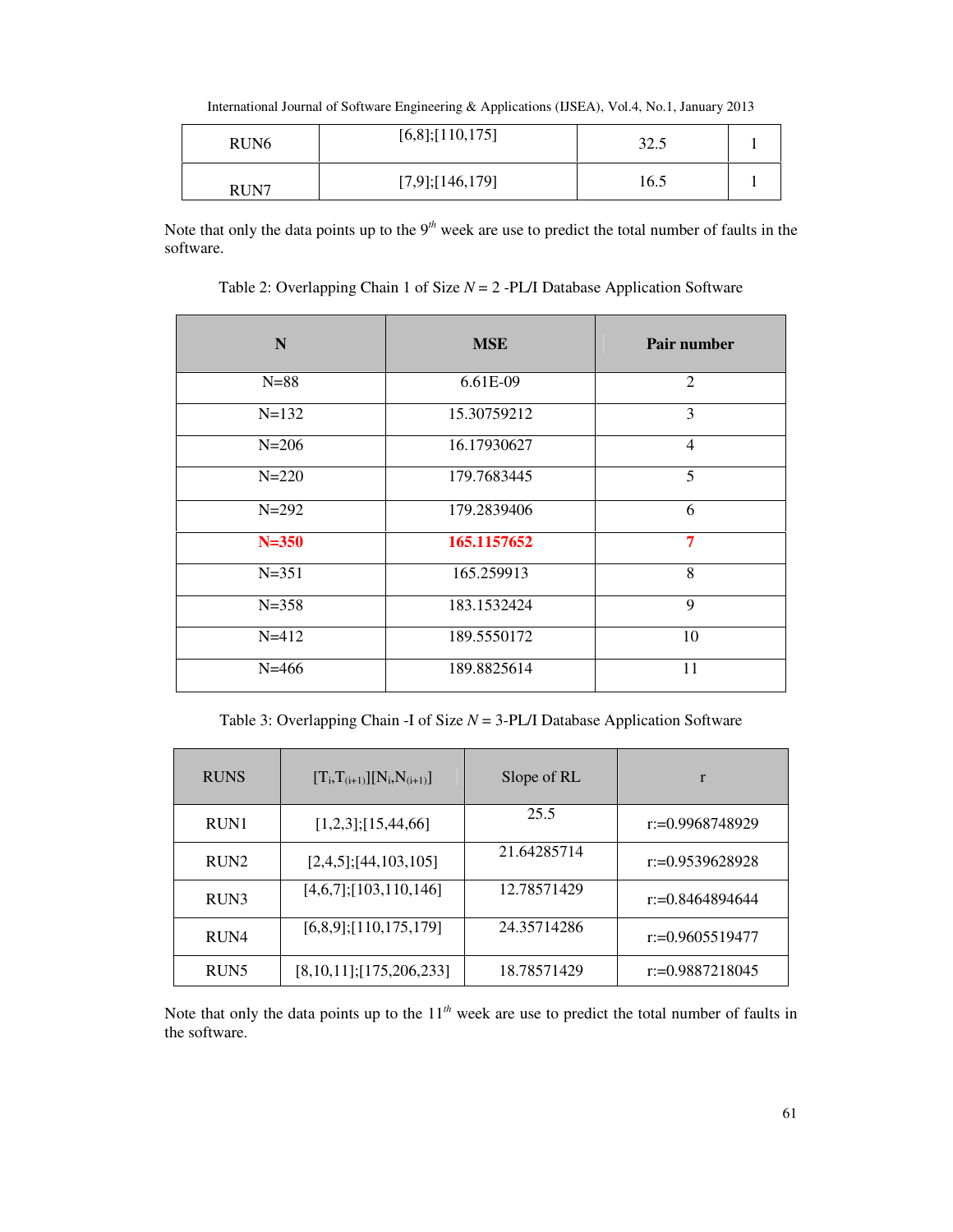| <b>RUNS</b>      | $[T_i, T_{(i+1)}][N_i, N_{(i+1)}]$            | Slope of RL |                    |
|------------------|-----------------------------------------------|-------------|--------------------|
| RUN1             | $[1,2,3,4,5]$ ; [15,44,66,103,105]            | 23.9        | $r = 0.9778998350$ |
| RUN <sub>2</sub> | $[4,6,7,8,9]$ ; [103, 110, 146, 175, 179]     | 17.33783784 | $r = 0.9416620919$ |
| RUN3             | $[8,10,11,12,13]$ ; [175, 206, 233, 255, 276] | 20.60810811 | $r = 0.9952196625$ |

International Journal of Software Engineering & Applications (IJSEA), Vol.4, No.1, January 2013 Table 4: Overlapping Chain-I of Size *N* = 5-PL/I Database Application Software

Note that only the data points up to the 13*th* week are use to predict the total number of faults in the software.

Table 5: Summary of models estimations: PL/I Database Application Software

| <b>Models</b>                             | a or k  | <b>MSE</b>  | <b>AE</b> |
|-------------------------------------------|---------|-------------|-----------|
| Our early estimation model                | 350     | 92.31760154 | 2.23      |
| Our LR-Model                              | 348     | 91.92380892 | 2.79      |
| HLM Model Group A, with Logistic function | 394.076 | 118.29      | 10.06     |
| HLM Model Group A, with Weibull function  | 565.35  | 122.09      | 57.91     |
| HLM Model Group A, with Rayleigh function | 459.08  | 268.42      | 28.23     |
| HLM Model Group A, with Exponential       | 828.252 | 140.66      | 131.35    |
| HLM Model Group B with Logistic function  | 337.41  | 163.095     | 5.75      |
| HLM Model Group B, with Weibull function  | 345.686 | 91.0226     | 3.43      |
| HLM Model Group B, with Rayleigh function | 371.438 | 158.918     | 3.75      |
| HLM Model Group B, with Exponential       | 352.521 | 83.998      | 1.53      |
| HLM Model Group C, with Logistic function | 430.662 | 103.03      | 20.11     |
| HLM Model Group C, with Weibull function  | 385.39  | 87.5831     | 7.65      |
| HLM Model Group C, with Rayleigh function | 379.947 | 406.71      | 6.13      |
| HLM Model Group C, with Exponential       | 385.179 | 83.3452     | 7.69      |
| HLM Model Group D, with Logistic function | 582.538 | 96.9321     | 62.72     |
| HLM Model Group D, with Weibull function  | 958.718 | 124.399     | 167.79    |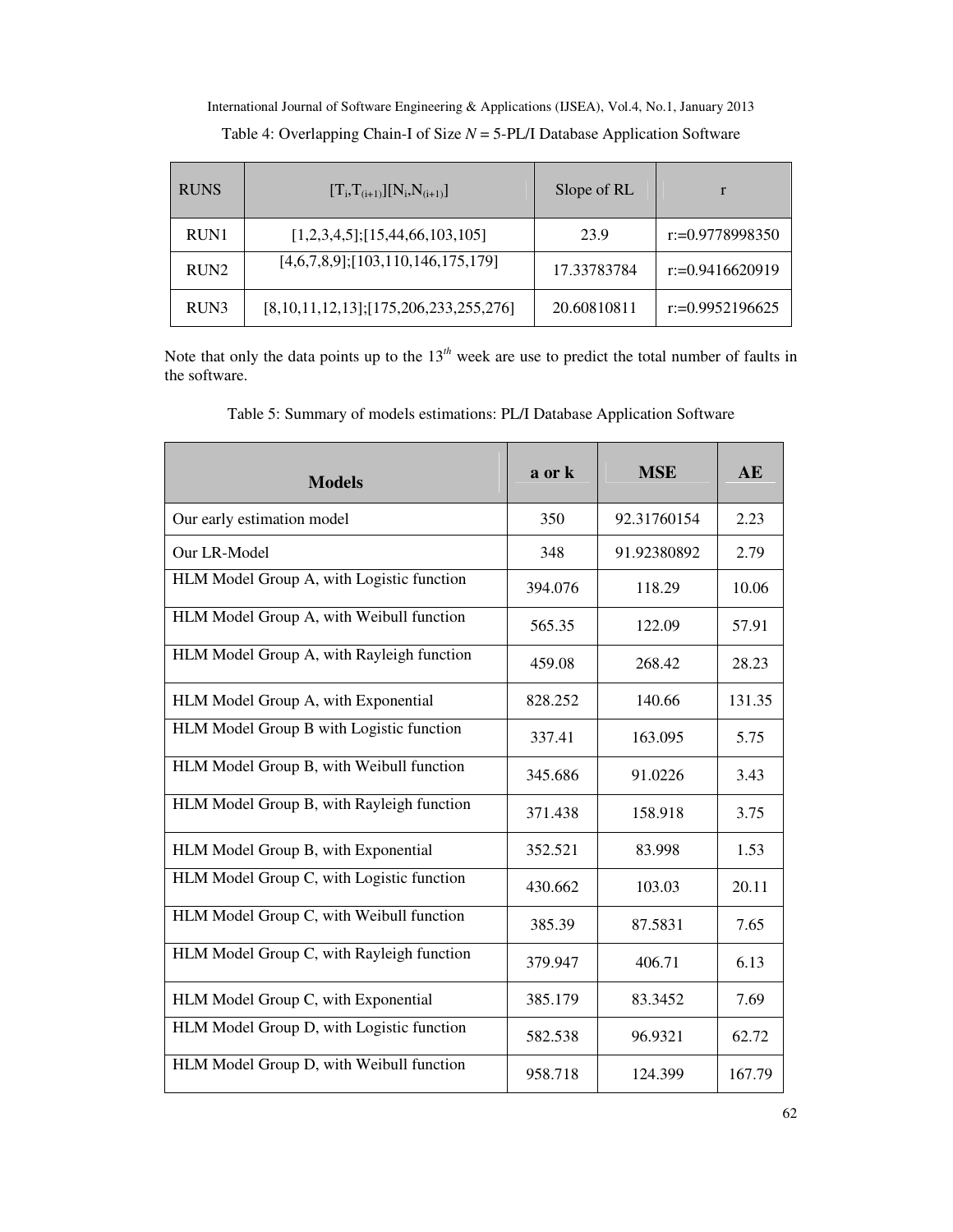| HLM Model Group D, with Rayleigh function | 702.693   | 247.84 | 96.09  |
|-------------------------------------------|-----------|--------|--------|
| HLM Model Group D, with Exponential       | 1225.66   | 169.72 | 242.36 |
| G-O Model                                 | 562.8     | 157.75 | 56.98  |
| Inflection S-Shaped Model                 | 389.1     | 133.53 | 8.69   |
| Delayed S-Shaped Model                    | 374.05    | 168.67 | 4.48   |
| Exponential Model                         | 455.371   | 206.93 | 27.09  |
| <b>HGDM</b>                               | 387.71    | 138.12 | 8.3    |
| Logarithmic Poisson Model                 | <b>NA</b> | 171.23 |        |

International Journal of Software Engineering & Applications (IJSEA), Vol.4, No.1, January 2013

## **7. CONCLUSIONS**

.

Modelling accurately the cumulative number of software faults *k* in a software package is crucial to software developers. In the present study we have introduced a logistic software reliability growth model for the purpose of early estimation of the cumulative number of faults in given software. The analytical form of this new model is given by

$$
\overline{L(t)} = \frac{\hat{k}}{1 + \hat{m}e^{-\hat{\alpha}}} = \frac{i_{early}}{1 + e^{-\hat{\beta}_{\text{learly}}e^{-\hat{\beta}_{\text{learly}}}}}
$$
 with  $\hat{m} = e^{-\hat{\beta}_{\text{learly}}}$   
 $\hat{\alpha} = \hat{\beta}_{1_{\text{learly}}}$ 

Where  $\hat{\beta}$  0*i<sub>early</sub>* and  $\hat{\beta}$  1*i<sub>early</sub>* are the Maximum Likelihood Estimators of the parameters  $\beta$ 0 and  $β1$ , using  $\hat{k} = i_{early}$  and  $i_{early}$  the positive integer candidate at which slope is maximum and at which  $\overline{MSE}$  is minimal as the number of pairs increases. This model not only gives very good predictions of the cumulative number of software faults, but it is easy to apply and it is free of any major assumptions. The new model was compared with the following commonly used models in the subject areas. (i) Exponential Model, (ii) G-O Model, (iii) Delayed S-Shaped Model, (iv) S-Y Models,(v) C-Model,(vi)Hyper geometric Model, (vii) Huang, Kuo, Chen, and Lyu's Models [5][6][7][9].

For a first application, we used one set of actual data, namely, the PL/I Database Application test data by Ohba, [10].Later we will apply our early estimation to the remaining sets analysed earlier. (i) The pattern of discovery of errors test Data by Tohma, [11]. (ii) The F 11-D program test data by Forman and Singpurwalla, [13] (iii) The pattern of discovery of errors STS2, STS3, STS4 by Misra  $[15]$  (iv) Musa's System T1  $[17]$ .(v) The On-line data entry software package test Data by Ohba,[10].(vi) A field report test Data by Tohma, [11][16][18]. The mean square error criteria were used to compare the results of our proposed model with other models stated above. The results presented in tables form support the fact that the new model is more effective in estimating the number of faults found during the testing and debugging phase of given software.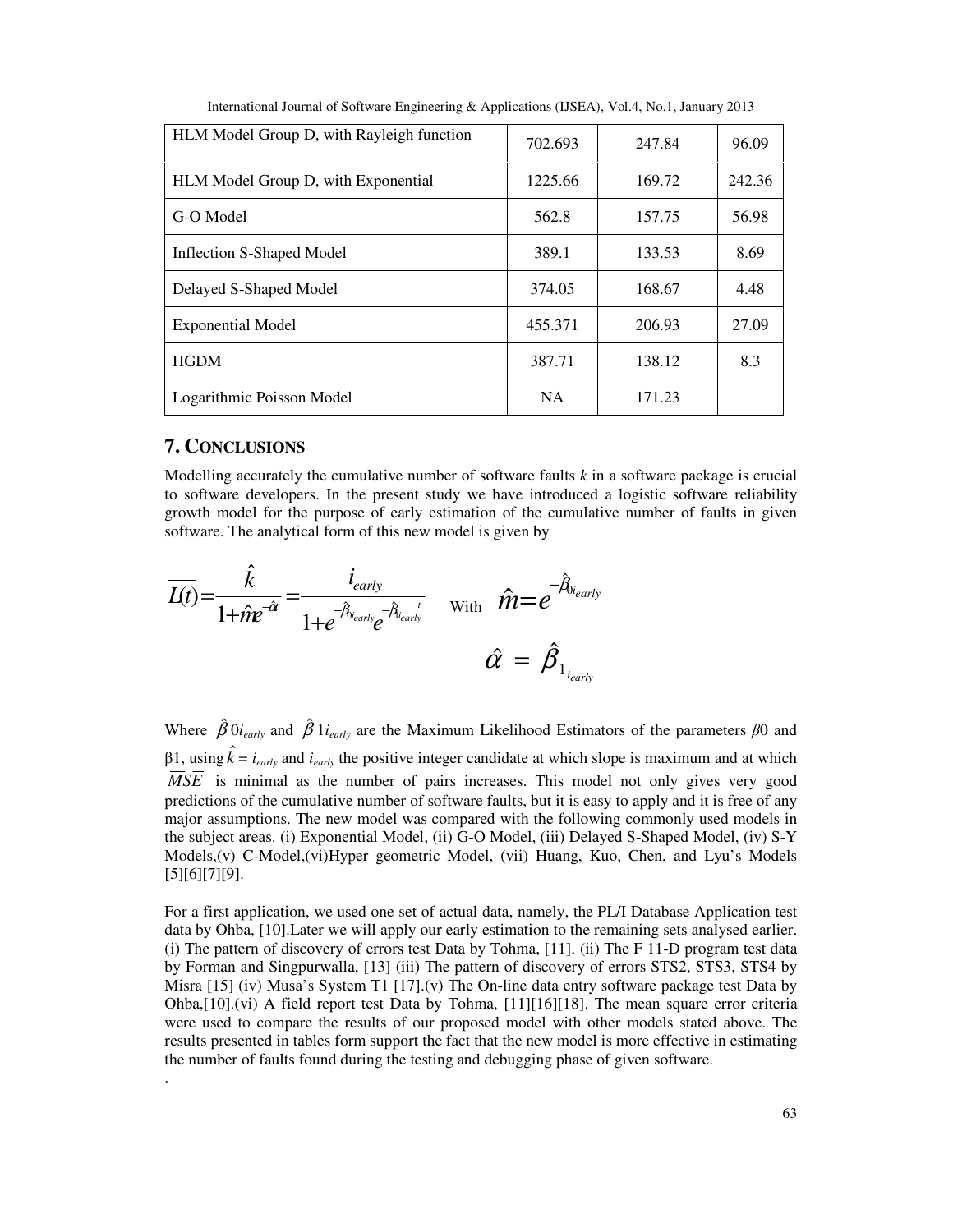## **REFERENCES**

- [1] D. Satoh and S.Yamada, "Parameter Estimation of Discrete Logistic Curves Models for Sofware Reliability Assessement," Japan J. Indust. Appl. Math., 19(2002); 39 ¡ 53
- [2] F. Morishita, "The fitting of the logistic equation to the rate of increase of population density," Res. Popul. Ecol. V II (1965); 52 ¡ 55
- [3] "Computer science and statistics: proceedings of the Sixteenth Symposium on the Interface," Atlanta, 1984.
- [4] D. W. Hosmer and S. Lemeshow, "Applied logistic regression," John Wiley and Sons, NY,1989.
- [5] C. Y., J. H. Lo, and S.Y. Kuo, "Pragmatic study of Parametric Decomposition Models for Estimating Software Reliability Growth," Proc. 9th Int'l. Symp. Software Reliability Engineering (ISSRE'98), 1998, pp. 111 ¡ 123.
- [6] C. Y. Huang, S. Y. Kuo, and I. Y. Chen, "Analysis of a Software Reliability Growth Model with Logistic Testing-Effort Function," Proc. 8th Int'l. Symp. Software Reliability Engineering (ISSRE'97), 1997, pp. 378 ¡ 388.
- [7] C. Y. Huang, S. Y. Kuo, and M. R. Lyu, "Effort-Index-Based Software Reliability Growth Models and Performance Assessment," Proc. 24th Ann. Int'l. Computer Software and Applications Conf. (COMPSAC 2000), 2000.
- [8] R. H. Hou, S. Y. Kuo, and Y. P. Chang, "Applying Various Learning Curves to Hyper-Geometric Distribution Software Reliability Growth Model," Proc. 5th Int'l. Symp. SoftwareReliability Engineering, 1994, pp. 7 ¡ 16. 107
- [9] S. Y. Kuo, C. Y. Huang, and M. R. Lyu, "Framework for Modeling Software Reliability, Using Various Testing-Efforts and Fault-Detection Rates," IEEE TRANSACTIONS ON RELIABILITY, VOL. 50, NO. 3, SPTEMBER 2001.
- [10] M. Ohba, "Software reliability analysis models," IBM J. Res. and Development, vol. 28, no. 4, pp. 428 ¡ 443, Jul. 1984.
- [11] Y. Tohma , R. Jacoby, Y. Murata, and M. Yamamoto, "Hyper-Geometric Distribution Model to Estimate the Number of Residual Software Faults," Proc. COMPsac-89, Orlando, pp. 610¡617, September 1989.
- [12] Y. Tohma, H. Yamamoto and R. Jacoby, "Parameters Estimation of the Hyper-Geometric Distribution for Real/Test Data," Proc. of the 18th International Symposium on Fault Tolerant Computing, pp. 148 ¡ 153, 1988, Japan.
- [13] E. H. Forman and N. D. Singpurwalla, "An Empirical Stopping Rule for Debugging and Testing Computer Software," J. American Statistical Association, Vol. 72, December 1977, pp. 750 ¡ 757.
- [14] C. J. Dale and L. N. Harris: "Approach to Software Reliability Prediction," Proc. Ann. Reliability and Maintainability Symposium, pp. 167 ; 175, 1982.
- [15] P. N. Misra: "Software reliability analysis," IBM Systems Journal, Vol 22, NO 3, 1983.
- [16] Y. Tohma, H. Yamano, M. Ohba, and R. Jacoby, "The Estimation of Parameters of the Hypergeometric Distribution and Its Application to the Software Reliability Growth Model," IEEE, 1991.
- [17] T. Doli, N. Wakana, S. Osaki, and K. S. Trivedi, "Analysis of Hypergeometric Distribution,Software Reliability Model," IEEE, 2001.
- [18] Y. Tohma, K. Tokunaga, S. Nagase, and Y. Murata, "Structural Approach to the Estimation of the Number of Residual Software Faults Based on the Hyper-Geometric Distribution," IEEE, 1989.